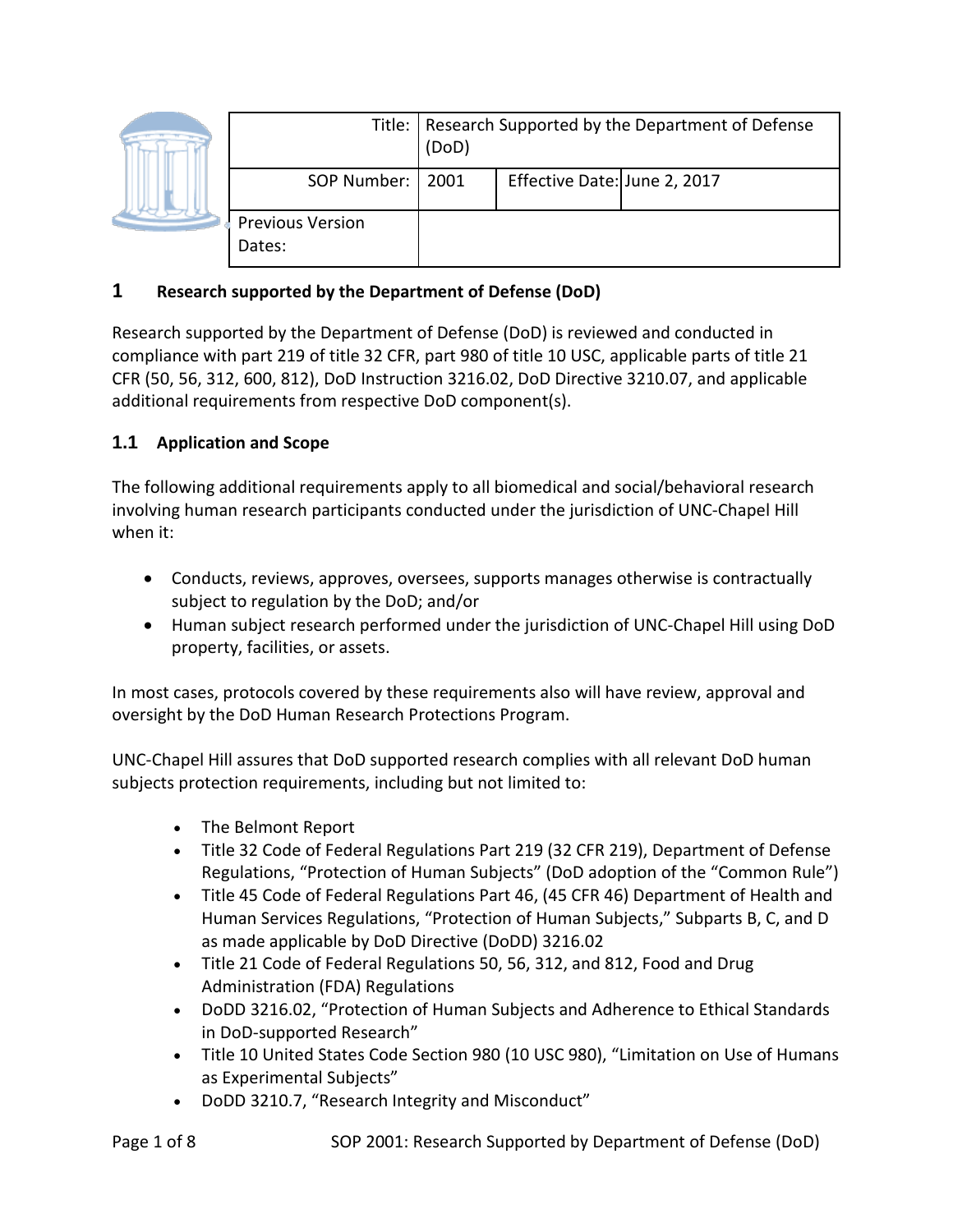• DoDD 6200.2, "Use of Investigational New Drugs in Force Health Protection"

# **1.2 Key Additional Requirements Not Covered by Title 45 CFR 46, Subparts B, C and D; 21 CFR 50, 56, 312, and 812**

## *1. Minimal Risk – [DoDI 316.02, enclosure 3, para 6b]*

The definition of minimal risk based on the phrase "ordinarily encountered in daily life or during the performance of routine physical or physiological examination or tests" shall not be interpreted to include the inherent risks certain categories of human subjects face in their everyday life. For example the risks imposed in research involving human subjects focused on a special population should not be evaluated against the inherent risks encountered in their work environment (e.g., emergency responder, pilot, soldier in a combat zone) or having a medical condition (e.g., frequent medical tests or constant pain.)

## *2. Undue Influence – [DoDD 3216.2, enclosure 3, para 7e1]*

Service members shall follow their command policies regarding the requirement to obtain command permission to participate in research involving human subjects while on-duty and for approving off-duty employment or activities. Superiors (e.g., military and civilian supervisors, unit officers, and noncommissioned officers (NCOs)) are prohibited from influencing the decisions of their subordinates (e.g., junior enlisted personnel and equivalent civilians) regarding participation as subjects in research involving human subjects. Unit officers and senior NCOs in the chain of command shall not be present at the time of research subject solicitation and consent during any research recruitment sessions in which members of units under their command are afforded the opportunity to participate as research subjects. When applicable, officers and NCOs so excluded shall be afforded the opportunity to participate as research subjects in a separate recruitment session. During recruitment briefings to a unit where a percentage of the unit is being recruited to participate as a group, an ombudsman not connected in any way with the proposed research or the unit shall be present to monitor that the voluntary nature of individual participants is adequately stressed and that the information provided about the research is adequate and accurate.

# *3. Education and Training – [DoDD 3216.2, enclosure 3, para 5]*

For initial and continuing research ethics education for all personnel who conduct, review, approve, oversee, support, or manage human participant research, there may be specific DoD educational requirements or certification required. The IRB shall use this guidance document as the basis for reviewing any DoD supported research and shall ensure that the PI has received this document before approving the research. The DoD component may evaluate the education policies to ensure the personnel are qualified to perform the research, based on the complexity and risk of the research.

# *4. Appointment of a Research Monitor – [DoDI 3216.02, enclosure 3, para 8]*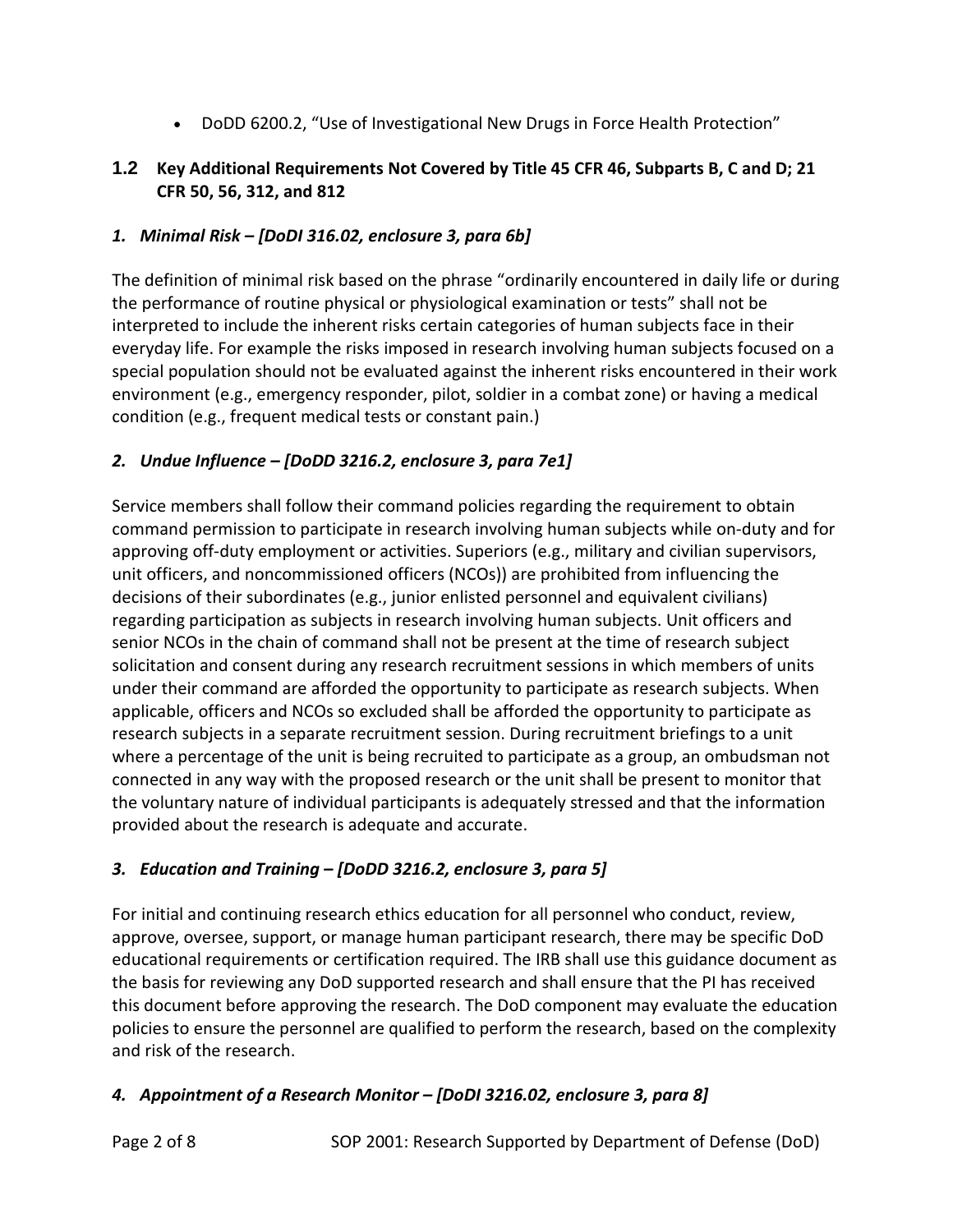- The IRB considers the appointment of a research monitor:
	- o Required for research involving greater than minimal risk, although the IRB or organizational official can require this for a portion of the research or studies involving no more than minimal risk if appropriate.
	- o The research monitor is appointed by name and shall be independent of the team conducting the research.
	- o There may be more than one research monitor (e.g. if different skills or experience are needed.
	- o The monitor may be an ombudsman or a member of the data safety monitoring board. The IRB must approve a written summary of the monitors' duties, authorities, and responsibilities.
	- o The IRB or HRPP official shall communication with research monitors to confirm their duties, authorities, and responsibilities.
	- o The duties of the research monitor are determined on the basis of specific risks or concerns about the research.
		- May perform oversight functions (e.g. observe recruitment, enrollment procedures, and the consent process, oversee study interventions and interactions, review monitoring plans and unanticipated problems involving risks to participants or others, oversee data matching, data collection and analysis).
		- **May discuss the research protocol with researchers, interview human** subjects, and consult with others outside of the study.
		- Report observations and findings to the IRB or a designated official.
- The research monitor has the authority to:
	- **Stop a research study in progress.**
	- Remove individuals from study.
	- Take any steps to protect the safety and well-being of participants until the IRB can assess.

## 5. *Additional protections for pregnant women, prisoners, and children (Subparts B, C and D) of 45 CFR 46) – [DoDI 3216.02, enclosure 3 para 7]*

- Research involving pregnant women, prisoners, and children are subject to the DHHS Subparts B, C. and D.
	- o For purposes of applying Subpart B, the phrase "biomedical knowledge" shall be replaced with "generalizable knowledge."
	- o The applicability of Subpart B is limited to research involving pregnant women as participants in research that is more than minimal risk and included interventions or invasive procedures to the woman or the fetus or involving fetuses or neonates as participants.
	- o Fetal research must comply with the US Code Title 42, Chapter 6A, Subchapter III, Part H, 289g.
	- o The exemption for research involving survey or interview procedures or observation of public behavior, does not apply to research with children,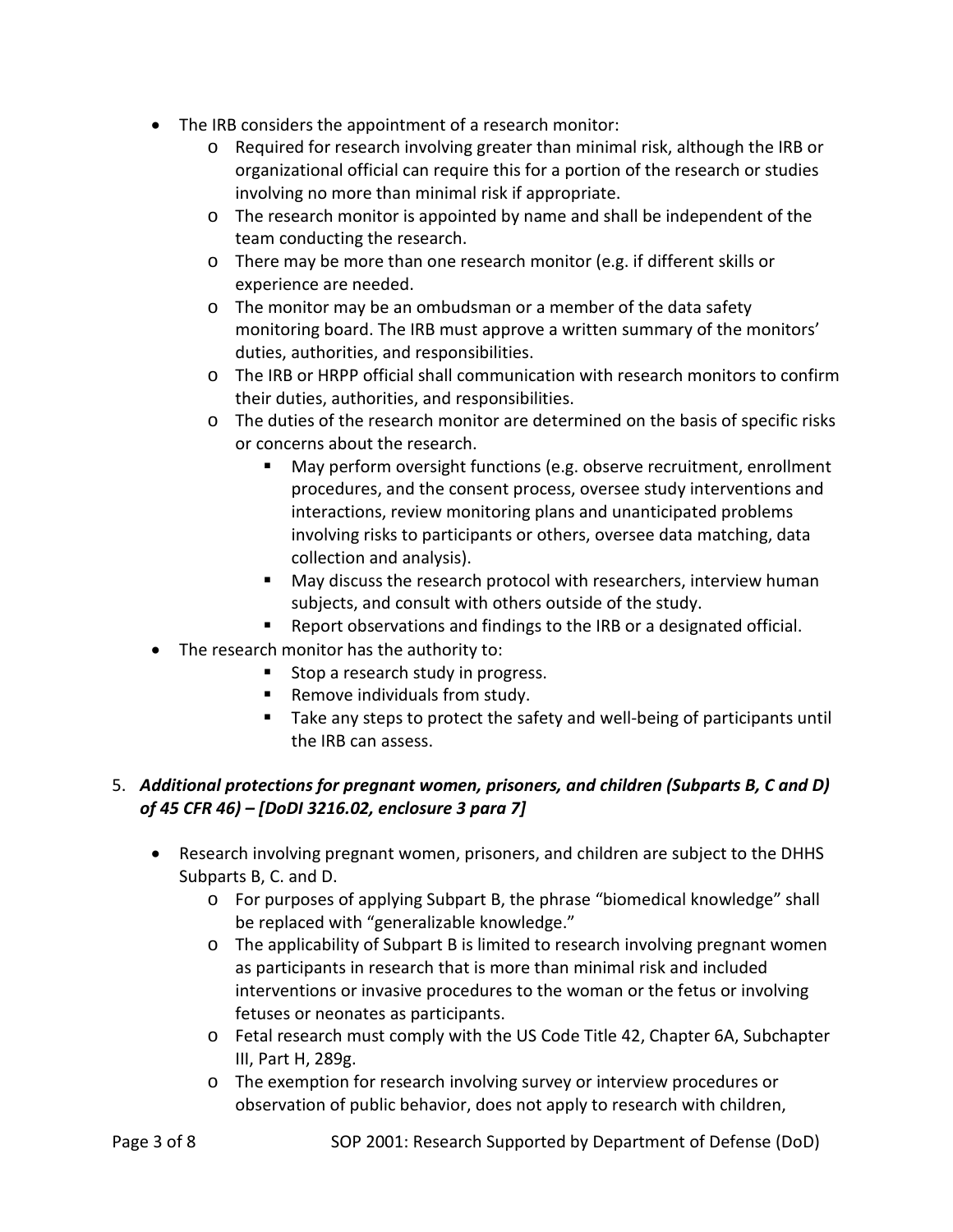except for research involving observations of public behavior when the investigator(s) do not participate in the activities being observed.

- o Research involving a detainee as a human participants is prohibited. This prohibition does not apply to research involving investigational drugs and devises when the same products would be offered to US military personnel in the same location for the same condition.
- Research involving prisoners cannot be reviewed by the expedited procedure.
- When the IRB reviews research involving prisoners, at least one prisoner representative must be present for quorum.
- In addition to allowable categories of research on prisoners in Subpart C, epidemiological research is also allowable when:
	- o The research describes the prevalence or incidence of a disease by identifying all cases or studies potential risk factor association for a disease.
	- o The research presents no more than minimal risk
	- o The research presents no more than an inconvenience to the participant.
- When a prisoner becomes a participant, if the researcher asserts to the IRB that it is in the best interest of the prisoner-participant to continue to participate in the research while a prisoner, the IRB Chair may determine that the prisoner-participant may continue to participate until the convened IRB can review this request to approve a change in the research protocol and until the organizational official and DoD Component office review the IRB's approval to change the research protocol. Otherwise, the IRB Chair shall require that all research interactions and interventions with the prisoner-subject (including obtaining identifiable private information) cease until the convened IRB can review this request to approve a change in the research protocol. The convened IRB, upon receipt of notification that a previously enrolled human participant has become a prisoner, shall promptly re-review the research protocol to ensure that the rights and wellbeing of the human subject, now a prisoner, are not in jeopardy. The IRB should consult with a subject matter expert having the expertise of a prisoner representative if the IRB reviewing the research protocol does not have a prisoner representative. If the prisoner-participant can continue to consent to participate and is capable of meeting the research protocol requirements, the terms of the prisoner-participant's confinement does not inhibit the ethical conduct of the research, and there are no other significant issues preventing the research involving human participants from continuing as approved, the convened IRB may approve a change in the study to allow this prisoner-participant to continue to participate in the research. This approval is limited to the individual prisoner-participant and does not allow recruitment of prisoners as participants.

### 6. *Limitation of Waivers and Exceptions from Informed Consent - [DoDI 3216.02, enclosure 3 para 13; 10 U.S.C. 980]*

If the research participant meets the definition of "experimental subject," policies and procedure prohibit a waiver of the consent process unless a waiver is obtained from the Assistant Secretary of Defense for Research and Engineering. The Assistant Secretary of

Page 4 of 8 SOP 2001: Research Supported by Department of Defense (DoD)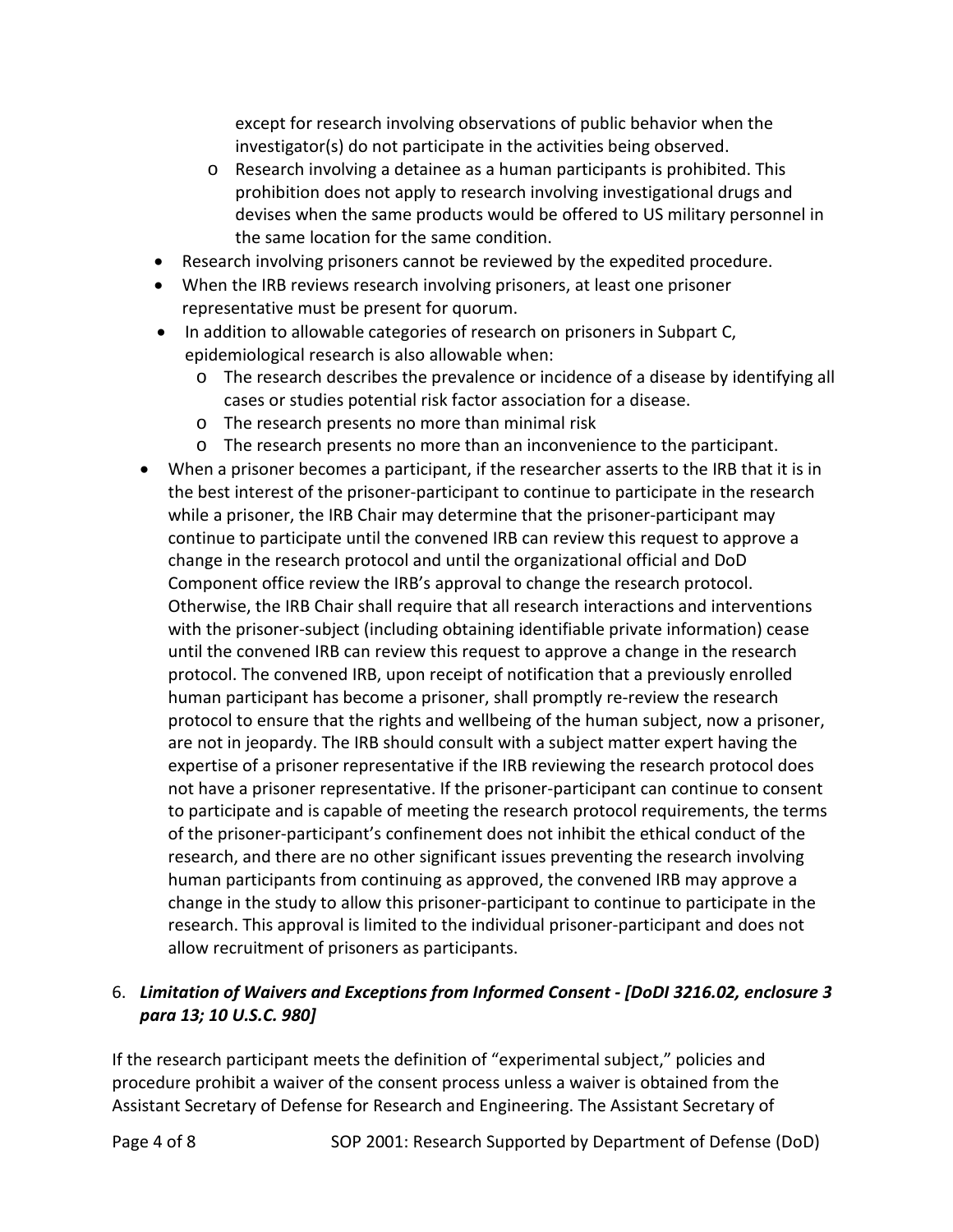Defense for Research and Engineering may waive the requirements for consent when all of the following are met:

- o The research is necessarily to advance the development of a medical product for the Military Services.
- o The research may directly benefit the individual experimental subject.
- o The research is conducted in compliance with all other applicable laws and regulations.

Research involving a human being as an experimental subject is an activity, for research purposes, where there is an intervention or interaction with a human being for the primary purpose of obtaining data regarding the effect of the intervention or interaction. If the research participant does not meet the definition of "experimental subject," policies and procedure allow the IRB to waive the consent process.

For classified research, waivers of consent are prohibited.

# 7. *Limitations on Compensation for U.S. Military Personnel - [Dual Compensation Act and 24 U.S.C. 30]*

The Dual Compensation Act prohibits an individual from receiving pay from more than one position for more than an aggregate of 40 hours of work in one calendar week. This prohibition applies to employees paid from either appropriated or non-appropriated funds, or a combination thereof, and includes temporary, part-time and intermittent appointments. This law if not applicable to enlisted off-duty military personnel in relation to their military duty.

When research involves U.S. military personnel, limitations on dual compensation include:

- Federal employees while on duty and non-Federal persons may be compensated for blood draws for research up to \$50 for each blood draw.
- Non-Federal persons may be compensated for research participation other than blood draws in a reasonable amount, as approved by the IRB according to local prevailing rates and the nature of the research.
- Prohibit an individual from receiving pay of compensation for research during duty hours.
- U.S. military personnel may be compensated for research if the participant is involved in the research when not on duty.

# 8. *Requirement for Reporting - DoDI 3216.02, enclosure 3 para 4(b)(4)*

The Institution shall promptly (no longer than within 30 days) notify the HRPO of the following: when significant changes to the research protocol are approved by the IRB, the results of the IRB continuing review, if the IRB used to review and approve the research changes to a different IRB, when the institution is notified by any Federal department or agency or national organization that any part of its HRPP is under investigation for cause involving a DoD-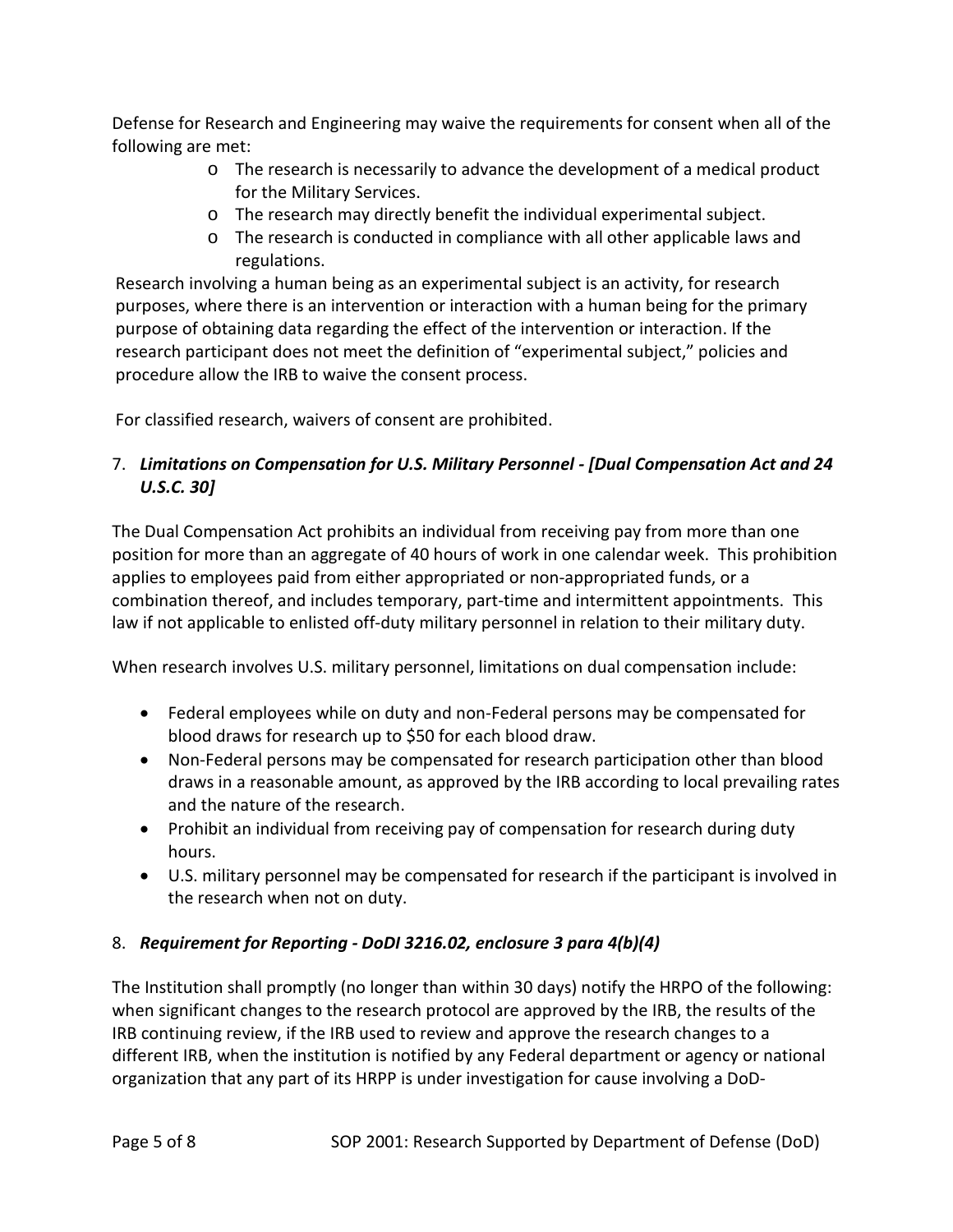supported research protocol, and all UPIRTSOs, suspensions, terminations, and serious or continuing noncompliance regarding DoD-supported research involving human subjects.

## 9. *Recordkeeping Requirements - [DoDD 3216.2, para. 5.3.2; SECNAVINST 3900.39D, para. 8c(18)]*

Recordkeeping requirements for DOD-supported research with human subjects are longer than the Common Rule's requirement. DOD may require submitting records to DOD for archiving.

Records maintained that document compliance or non-compliance with DoD requirements shall be made accessible for inspection and copying by representatives of the DoD at reasonable times and in a reasonable manner as determined by the supporting DoD component.

### 10. *Addressing and Reporting Allegations of Non-Compliance with Human Research Protections - [DoDD 3216.2, para. 4.10; SECNAVINST 3900.39D, para. 8d(2) and 6k]*

Report the initiation of all investigations and report results regardless of the findings to the Navy Secretary General and appropriate sponsors.

## 11. *Addressing and Reporting Allegations of Research Misconduct - [DoDD 3216.2, para. 4.8; DODD 3210.7; SECNAVINST 3900.39D, 8d(2) para. 6l]*

All findings of serious research misconduct under this section shall be reported to the Director, Defense Research and Engineering.

### *12. Provisions for Research with Human Subjects using Investigational Test Articles (Drugs, Device and Biologics) - [DoDD 3216.2, para 4.9; DoDD 6200.2; SECNAVINST 3900.39D, para. 6h]*

Principal investigators may not be sponsors for INDs and IDEs.

## 13. *Prohibition of Research with Prisoners of War (POW) and Detainees - [DoDD 3216.2, para 4.4.2; SECNAVINST 3900.39D, para. 6a(8)]*

Research involving any person captured, detained, held or otherwise under the control of DoD personnel (military and civilian, or contractor employee) is prohibited.

# 14. *Classified research[DoDI 3216.02, enclosure 3 para 13]*

The involvement of classified information may be limited to information needed for IRB approval and oversight of the research; information needed to inform the human subjects during the consent process; and information provided by the human subjects during the course of the research. Secretary of Defense approval is required for all classified non-exempt research involving human subjects.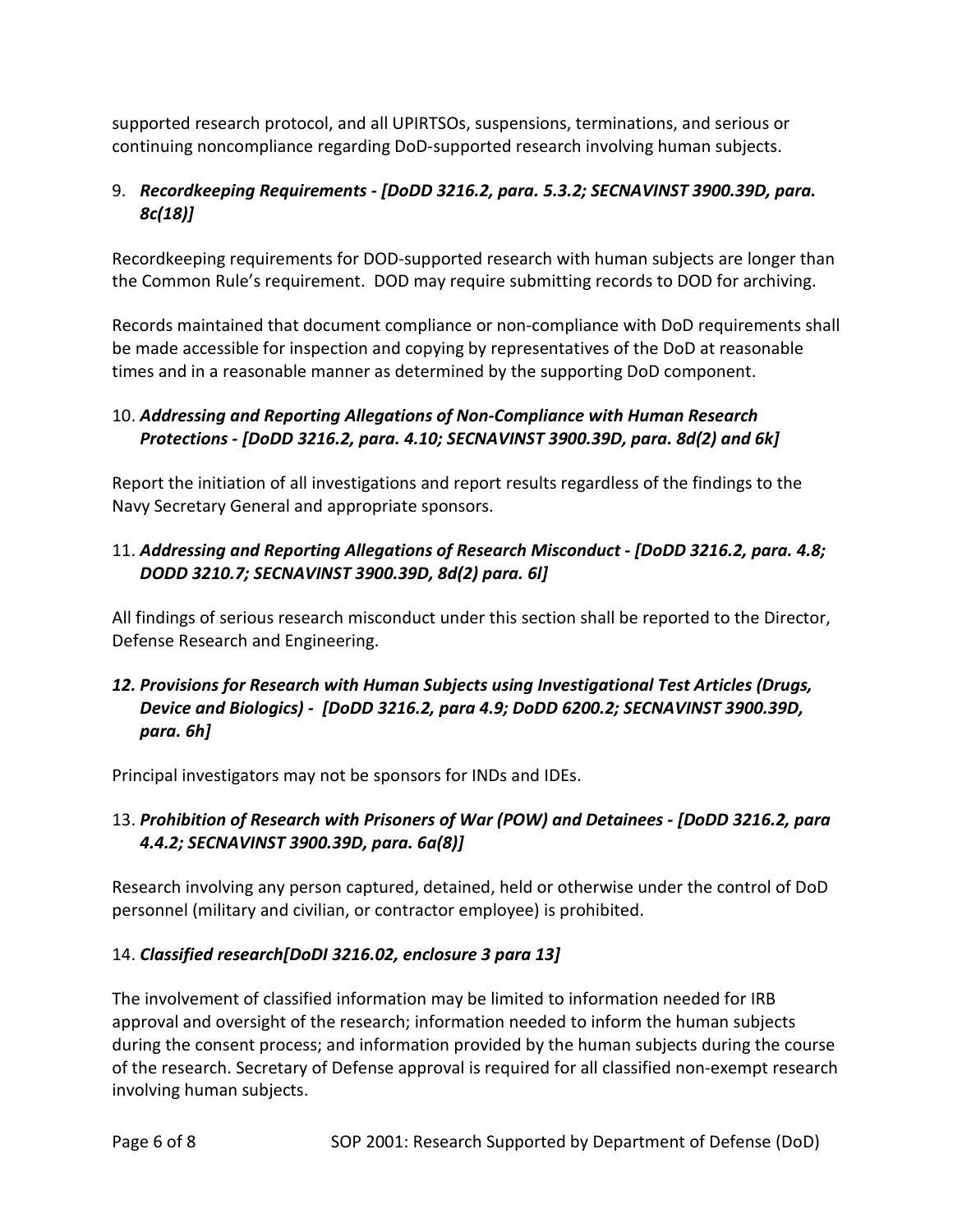Informed consent procedures shall include:

(1) Identification of the Department of Defense as the supporting institution of the research, unless the research involves no more than minimal risk. The Secretary of Defense may grant an exception to this requirement on the grounds that providing this information could compromise intelligence sources or methods.

(2) A statement that the research involving human subjects is classified and an explanation of the impact of the classification.

The IRB shall determine whether potential human subjects need access to classified information to make a valid, informed consent decision.

IRB review shall be conducted using a full board review. Use of an expedited review procedure is prohibited.

### *15. Additional Requirements for DoD Sponsored Research*

- a) New research and substantive scientific amendments to approved research shall undergo scientific review and the review is considered by the IRB. The IRB may rely on outside experts to provide an evaluation of scientific merit.
- b) When conducting research with international populations, additional safeguards for research conducted with international populations include: The Organization or Researcher has permission to conduct research in that country by certification or local ethics review and the Researcher follows all local laws, regulations, customs, and practices.
- c) Disclosure regarding the provisions for research-related injury follow the requirements of the DoD component.
- d) Surveys performed on Department of Defense personnel must be submitted, reviewed, and approved by the Department of Defense after the research protocol is reviewed and approved by the IRB.
- e) When conducting multi-site research, a formal agreement between organizations is required to specify the roles and responsibilities of each party.
- f) The following shall be promptly (no longer than within 30 days) reported to the DoD human research protection officer:
	- a. When significant changes to the research protocol are approved by the IRB.
	- b. The results of the IRB continuing review.
	- c. Change of reviewing IRB.
	- d. When the organization is notified by any Federal department, agency or national organization that any part of the HRPP is under investigation for cause involving a DoD-supported research protocol.
- g) If consent is to be obtained from the research participant's LAR, the research must intend to benefit the individual participant. The determination that research is intended to be beneficial to the individual research participant must be made by the IRB.